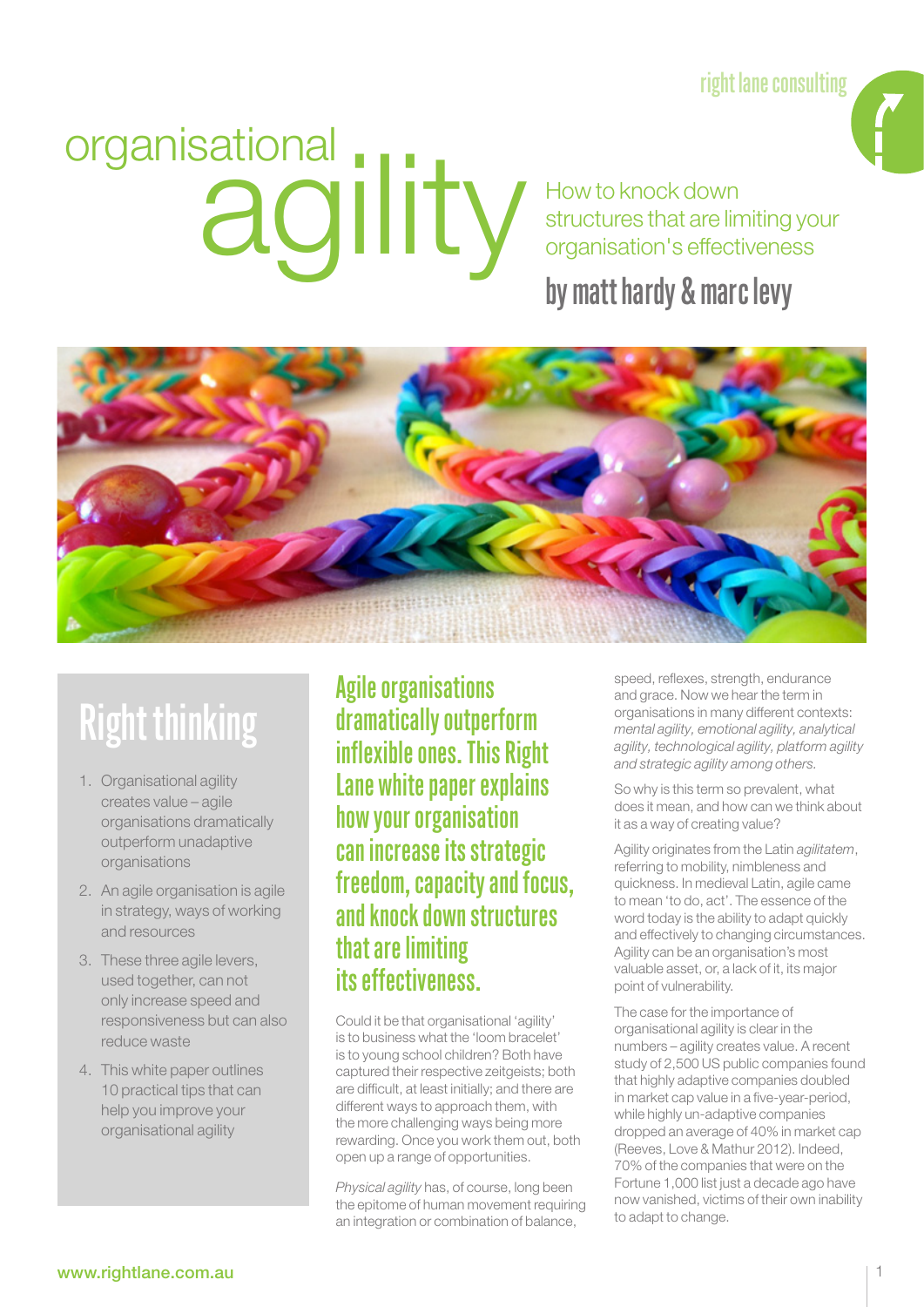Organisational agility has come to the forefront in response to the turbulent times of the Global Financial Crisis, because 'when the ground rocks, structures must flex' (Glenn, 2009). Recent global and economy-wide research has identified the importance of organisational agility, as well as defining the nuances of the different characteristics of agility that an organisation can benefit from. The challenge now is to increase agility without simply increasing cost; that is, agility needn't cost more.

What are the levers of organisational agility? The abovementioned BCG study (Reeves et al 2012) suggests there are five forms of 'adaptive advantage' – signal, experimentation, organisational, systems and ecosocial – and that maintaining this adaptiveness comes at a cost, as with building in flexibility into a manufacturing system. Professor Donald Sull of London Business School studied dozens of firms for over a decade to understand success factors in volatile markets and identified three distinct forms of organisational agility – strategic, portfolio and operational (Sull 2009). More recently, a Melbourne University team in collaboration with accounting firm PwC developed an 'agility model' comprising key capacities, which they called horizon, velocity and plasticity (Casler, Zyphur, Sewell, Barsky & Shackcloth 2012).

So how do we make sense of all the research and translate it into action? And how do we ensure that becoming more agile does not just mean adding redundant flexibility and associated cost?

Figure 1: Used together, the three forms of agility can not only increase speed and responsiveness but also reduce waste



At Right Lane, we think that organisational agility can be simplified into three agile levers:

- agile strategy
- agile ways of working
- agile resources.

Let's briefly look at each of these agility levers, starting with what each lever means, addressing questions to diagnose your own agility for each lever, and then considering some potential tools to create value.

### Figure 2: Agile organisations dramatically outperform inflexible ones





# Agile strategy

We define agile strategy as **how we** adapt strategic priorities to meet changing circumstances. It starts with understanding when, how and in what way the competitive circumstances have changed – or are changing – and then understanding how to adapt the organisation's priorities accordingly.

The shift required for many organisations is from old to new thinking, from conceptualising their circumstances in one way to another: organisations cannot necessarily rely on existing strategic settings and historical sources of advantage to deliver the success they once did.

Similarly organisations cannot rely solely on the traditional strategy and planning processes such as annual strategy retreats and fixed planning cycles. The shift is on from these static approaches to strategy and planning to more dynamic, active management of priorities.

We believe that organisations need a balanced approach between maintaining clarity of direction and the agility to see and seize game-changing opportunities, and that these are not mutually exclusive themes. We also believe organisations will need to become comfortable, and competent, with a more active and iterative approach to setting and shaping priorities.

Some questions to consider here are how well does your organisation:

- constantly endeavour to 'see' things emerging or on the horizon that will have an impact?
- deeply understand the key assumptions underlying its strategy and the triggers or early warning signs for these assumptions?
- translate research into insight, insight into implication, and implication into action?
- ensure visibility of the make-up and progress of the overall portfolio of projects, not just the individual projects?
- prioritise the important and the urgent?
- ensure everyone's individual priorities are directly linked to their manager's priorities, in a way that doesn't feel like micro-management?

A tool we've used to help organisations make strategic decisions in uncertain conditions is strategic pathway planning (or planning under uncertainty). We've found that scenario planning exercises don't amount to much. Frequently they result in well conceived, engaging

### www.rightlane.com.au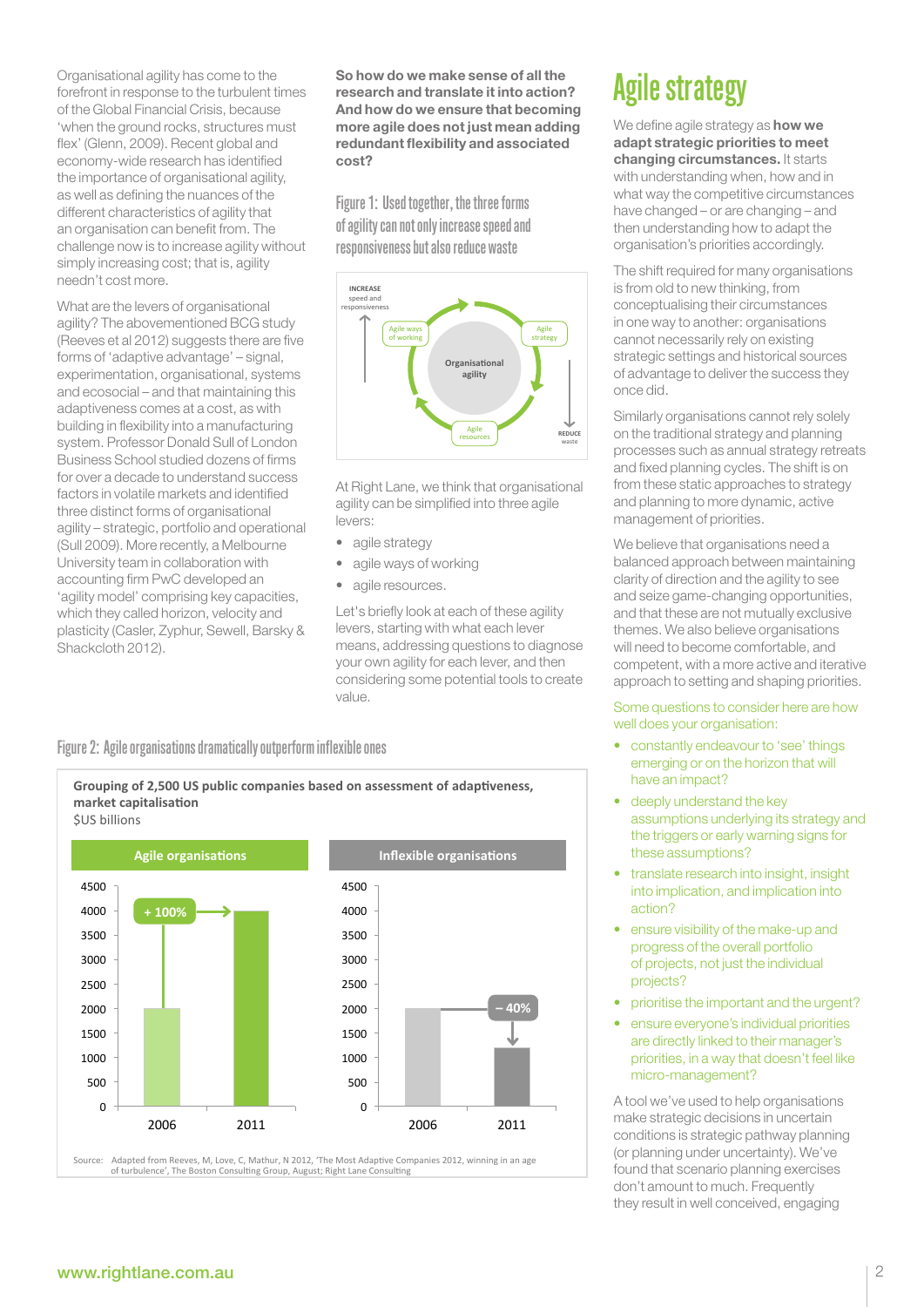scenarios, but from a planning point of view they don't always improve the chances of your organisation being practically prepared for different market place eventualities.

Instead, consider a small number of alternative pathways, which are combinations of likely, material external and internal developments that are clearly related; that is, likely to happen together (for example, a product development and competitive response, a regulatory change and a business model transformation). Then consider 'no regrets moves'. What can you get on with now that is sensible irrespective of the eventual strategic pathway. And what are the longer term shaping moves you can make to anticipate pathways and react to them as signs emerge that they are unfolding.

Dynamically reviewing strategic priorities is an obvious agile strategy tool, but in our experience it's rarely done consistently and well. Strategic moves and competitive responses are unlikely to always fit neatly into strategic or business planning cycles. For some clients this has been a shift in mindset and for others a change in practice. Either way, a rigorous and continuous focus on what really matters strategically, on acting quickly, on slaying sacred cows (and having the conversations required to do so) requires courage and discipline.

We have also found that organisations benefit from a basic 5+1 approach to determining priorities at an individual level (Bregman 2013). Here a leader identifies their five things of major focus for the upcoming period (say the next quarter), which should account for 95% of their attention, time and energy and all 'other' things together can only take the remaining 5%. This 5+1 approach is then considered in turn by each executive and their reports and so on. Done well it provides outstanding focus, transparency and alignment.

Can you all agree on the five priority activities for each executive over the next three months and how much time they should allocate to those activities?

Successful organisations, and leaders, are disciplined **and** dynamic, and know why, when and how to pull the right lever, and to get others pulling the same lever.

# Agile ways of working

We define agile ways of working as the capacity to develop and adopt the right delivery capability, taking into account internal and external skills and relationships, to best achieve an outcome for the opportunity at hand.

For example, organisations can become more agile by taking a more open and fluid approach to reviewing and developing the capacity, quality and potential of relationships. The tools for success include identifying which relationships have the capacity to make the biggest difference (positive or negative) and then working collaboratively to seize the biggest opportunities or combat the biggest risks or threats.

Some questions to consider here are how well does your organisation:

- understand the relative cost in time and money of its different business activities, across organisational functions, and the extent to which these activities create competitive advantage?
- identify when and how best to use external resources?
- create the most value from its partnerships and alliances?
- develop quality relationships between its disciplines, divisions, and teams?
- identify and develop new relationships or collaborations across its networks of suppliers, distributors or customers?

Conducted regularly, value chain analysis can promote agility. As circumstances change, organisations should revisit where they add distinctive value and where others do it better. Value chain analyses, which plot the end-to-end delivery process in an industry the way customers experience it, offer a classical tool for determining where you want to focus, how you want to add value and where you want to have someone else (better, faster, cheaper) do it for you. Our clients are reviewing these decisions more frequently and with increasing rigour, particularly with respect to sourcing decisions.

Another tool that can provide insight relates to assessing and improving partnerships and alliances. We use an approach called 'alliance strategy mapping' (adapted from Kaplan, Norton & Rugelsjoen 2000). This is a way of developing and managing relationships with suppliers, alliance partners, or even other teams within the same organisation. It is a shift from managing by operational metrics and service level agreements to focusing on strategy, commitment and results. It includes using independent experienced facilitators adapting some of the principles of professional mediation to engage, interview and hear from all parties before bringing them together. The facilitators then help the parties deliver a structured, facilitated, tailored workshop to agree and commit to an alliance strategy and establish a new rhythm for the partnership.

Align and realign with your key service providers frequently. They are delivering important business processes for your organisation and their imperatives need to reflect your – flexible – imperatives. SLAs that are revisited annually and re-negotiated even less frequently are unlikely to promote the kind of agility your organisation wants.

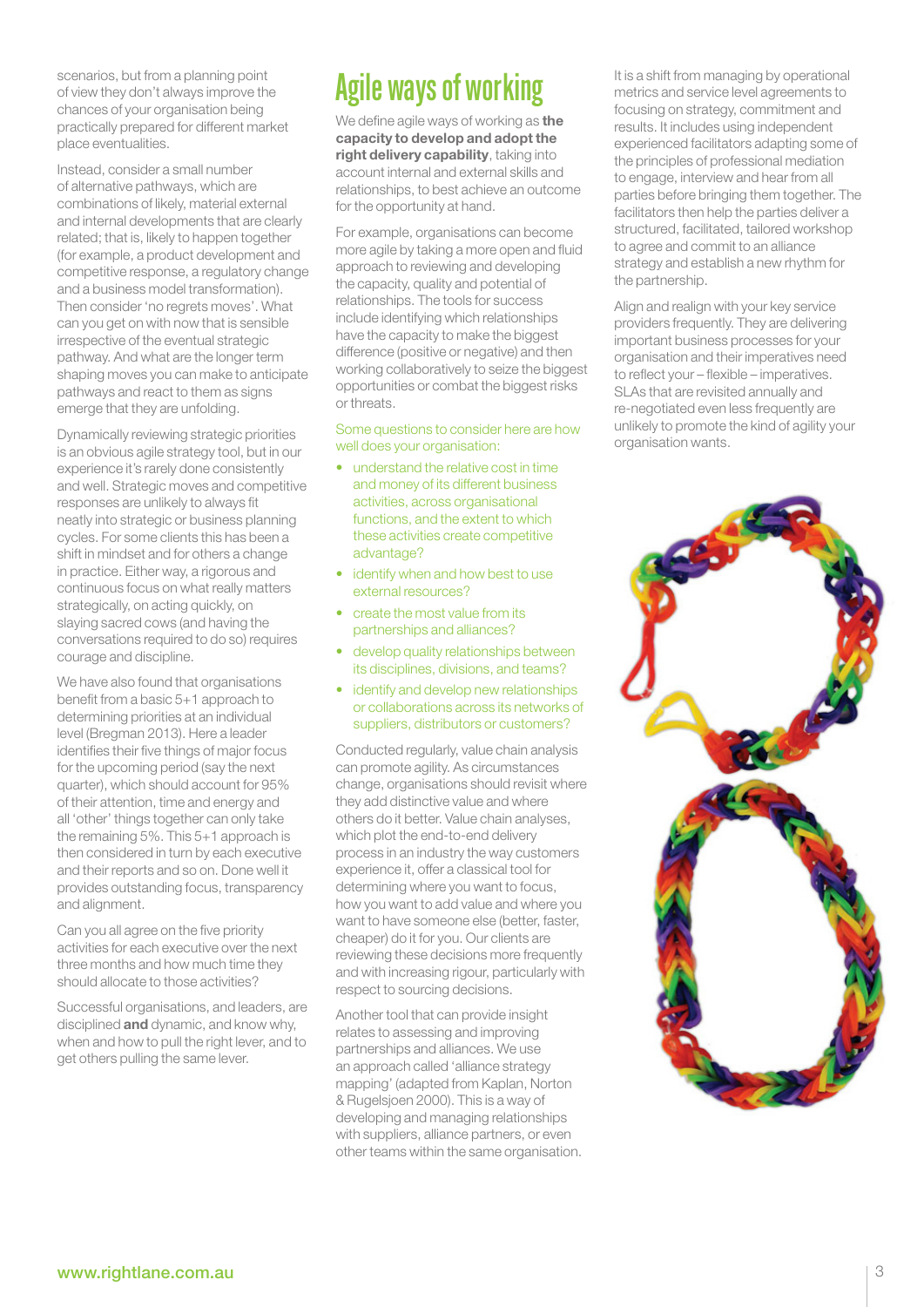# Agile resources

We define agile resources as the active allocation of human and financial resources to dynamic priorities.

This may require a shift in operating model; for example, moving away from the inflexibility and inertia of annual budgets being allocated within an inch of their lives, to budgets that can be quickly re-shaped or re-directed to meet new environmental realities or opportunities.

The challenge is to increase flexibility without just adding cost. This involves: taking a disciplined and sharper focus on the reality of each department's key activities; establishing what is absolutely 'must do' activity and identifying discretionary activity for what it is (unfunded unless there is a sound rationale to keep doing it); and creating 'thin' budgets, allowing more flexibility of funding allocation and timing.

There needs to be sufficient funds after spending on the 'known' to allow for discretionary spending, providing scope to test or trial possible game-changing innovations.

### Some questions to consider here are how well does your organisation:

- • effectively manage the resourcing of both 'now' and 'new'?
- quickly move resources and focus from one area to another?
- extract itself from areas of diminishing reward or advantage?
- • commit focus, funds and resources to areas of promise?
- quickly undo existing projects, organisational silos and operational processes and re-direct budgets and resources, when necessary?

Tools that can create value include agile approaches to financial and human resource allocation. These include 'zerobased budgeting' or key value driver budgeting, and creative forms of capacity management such as using professional services firm staffing disciplines for the delivery of strategic projects.

First, let's examine agile approaches financial resources. Annual budgeting processes frequently start with last year's numbers, unchallenged; it is assumed that expenditure from the previous year should be maintained at similar or higher levels. But things change, within organisations and within the environments in which they operate. Budgets need to reflect the flexible, agile plans that management should adopt in response to those changes. This may mean building

the budget from scratch, or at least the discretionary parts of it (generally most of the budget), and constructively challenging resource allocations. You might have a more rigorous executive team prioritisation discussion this year (where you are forced to make choices) or invite in external experts to discuss how they'd be allocating your budget based on what they know about the way the industry is changing. It can also mean reviewing the budget and reallocating resources more frequently during the year.

It might be that there is scope for a level of budgeting detail between the top line budget on a page, which can hide a multitude of sins, and the 20-sheet budget booklet, which is so detailed that people only interrogate their own numbers. Would making the five to ten key budget lines from each team's budget – along with the organisation's major cross functional project slate – encourage more open debate about the way the organisation is spending its money?

Analyse the last three years' budgets. Where are the numbers inert: that is, not moving up and down to reflect the changing needs of the business? Where is there an even upward trajectory of 3-5% increases every year? Does that resource allocation make sense given what is known about the opportunities and challenges facing the industry and organisation?

To foster agile financial resources, we also suggest more forward looking budget meetings. What's changing? What does that mean for what we should prioritise in the next quarter? How can we free up resources and allocate them to where there is the highest need (urgency/ importance)?

Create a fund for ad hoc investment requirements. Increasingly, key business issues crop up during the year, and don't fit neatly into annual budgeting cycles. Some of our clients have isolated investment funds for this purpose. Such a budget allocation, which executives need to pitch to a committee to access, should have rigorous requirements but should not be overly bureaucratic. Properly set up, such an investment fund can help to limit the contingency that executives are otherwise incented to build into their annual budgets.

Now let's examine agile approaches to human resources. Within your organisation, are the right people doing the right things at the right time? As a projectbased enterprise, we think about this challenge at least every week, as people come off projects and new projects get started. It's perhaps easier for us than for an organisation that is a mix of ongoing

operational work and projects, like most of our clients; because of the natural turnover in our project work, we can be very flexible with resource allocation. If someone isn't busy enough we can add another project to their work program. If they are doing too much, we can choose not to staff them on new projects for a month or two, or we can reallocate some of their work to a colleague with similar skills who is underutilised. If they are not developing as fast as we would like in a certain area, we can look to staff them on the next project that is likely to give them that development opportunity.

This is harder for some of our clients because of the mix of their work, and sometimes because there are (frequently understandable) industrial barriers that impede more flexible resource allocation. However, there are some things that all organisations can and eventually will do. These include: more deliberately identifying and predicting the resourcing needs of forthcoming project work; knowing what knowledge and skills your people can bring to the work of your organisation; and identifying under and over utilisation and managing it, including by staffing people, from whichever part of the organisation they come, onto suitable projects.

Expand the pool of resources available to staff projects on short notice, by better understanding the knowledge and skills of your people. At one of our clients, a member of the investment team has become a highly desirable resource on strategic marketing projects because of his analytical capacity and sound commercial judgment. That's good for the organisation and good for him as it makes his role more interesting and adds to his professional development experience. For most organisations, staffing projects more flexibly is contingent upon having an accurate view of what projects are coming up and their likely resourcing requirements.

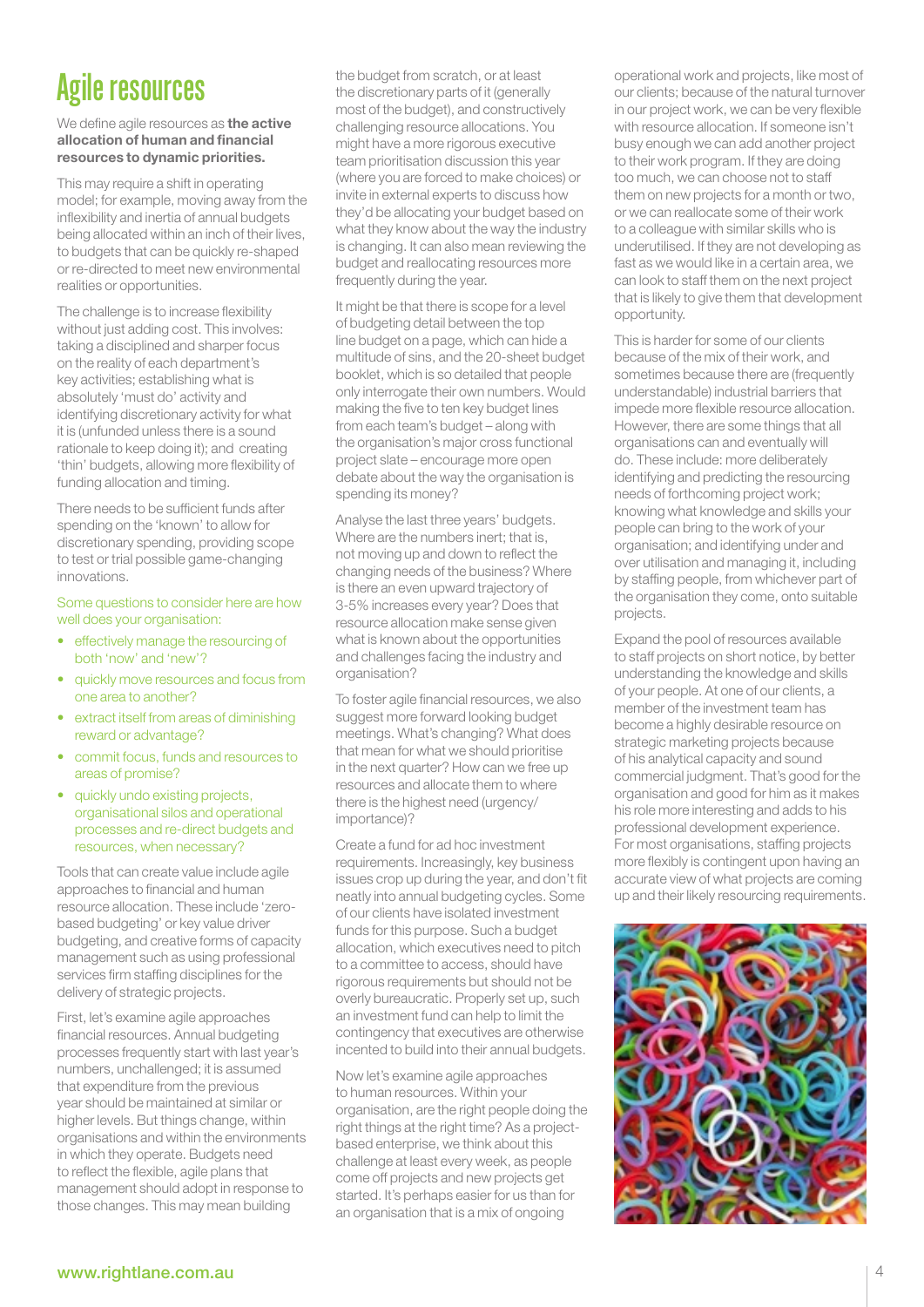**resources** Figure 3: An organisation can be agile in strategy, ways of working and resources



# Conclusion

Organisational agility creates value and can not only increase speed and responsiveness but can also reduce waste. An agile organisation is agile in strategy, ways of working and resources. And as with the loom, and human physical agility, organisational agility can be developed and matured.

So you owe it to yourself, and your organisation, to look at your current and potential capacity through an agility lens.

Here is a consolidated list of tips for doing  $so<sup>1</sup>$ :

### Agile strategy

- 1. Keep abreast of alternate strategic pathways
- 2. Dynamically review strategic priorities
- 3. Evaluate senior management priorities and time allocation

### Agile ways of working

- 4. Know where you add distinctive value and where others do it better
- 5. Align and realign key service providers frequently

### Agile resources

- 6. Foster transparency in financial and human resource allocation
- 7. Fight resource allocation intransigence
- 8. Create a fund for ad hoc investment requirements
- 9. Reallocate resources more frequently, as necessary
- 10. Staff projects more flexibly.

It's also important to review and learn. Perhaps ironically, agility can take years to get right. That doesn't mean that you can't access dividends from it rapidly; rather, your organisation needs to keep working at it and continuously improving your approach. In the recent past, what resource allocation decisions worked and what didn't? Where were we agile and where were we too slow to move? What can we do better?

We can see, in our everyday lives, how agility makes a difference. Can you see the opportunity within your organisation?

# want to know more?

If you want to know more about how Right Lane can help your organisation focus on organisational agility, contact Matt Hardy:

matt@rightlane.com.au

### References

Birshan, M, Engel M & Sibony O 2013, 'Avoiding the quicksand: ten techniques for more agile corporate resource allocation', *McKinsey Quarterly*, October

Bregman, P, 2013 'A personal approach to organisational time management', *McKinsey Quarterly*, January

Casler, C, Zyphur, M, Sewell, G, Barsky, A, Shackcloth, R 2012, 'Rising to the agility challenge, Continuous adaptation in a turbulent world', PricewaterhouseCoopers and the University of Melbourne, September

Glenn, M 2009, 'Organisational agility: How business can survive and thrive in turbulent times', Economist Intelligence Unit, *The Economist*, March

Kaplan, R, Norton, D & Rugelsjoen, B 2000, 'Managing alliances with the balanced scorecard, *Harvard Business Review*, January-February

Reeves, M, Love, C, Mathur, N 2012, 'The Most Adaptive Companies 2012, winning in an age of turbulence', The Boston Consulting Group, August

Sull, D, 2009 'Competing through organisational agility', *McKinsey Quarterly*, December

<sup>1</sup> Some of these ideas were adapted from Birshan, Engel & Sibony (2013)